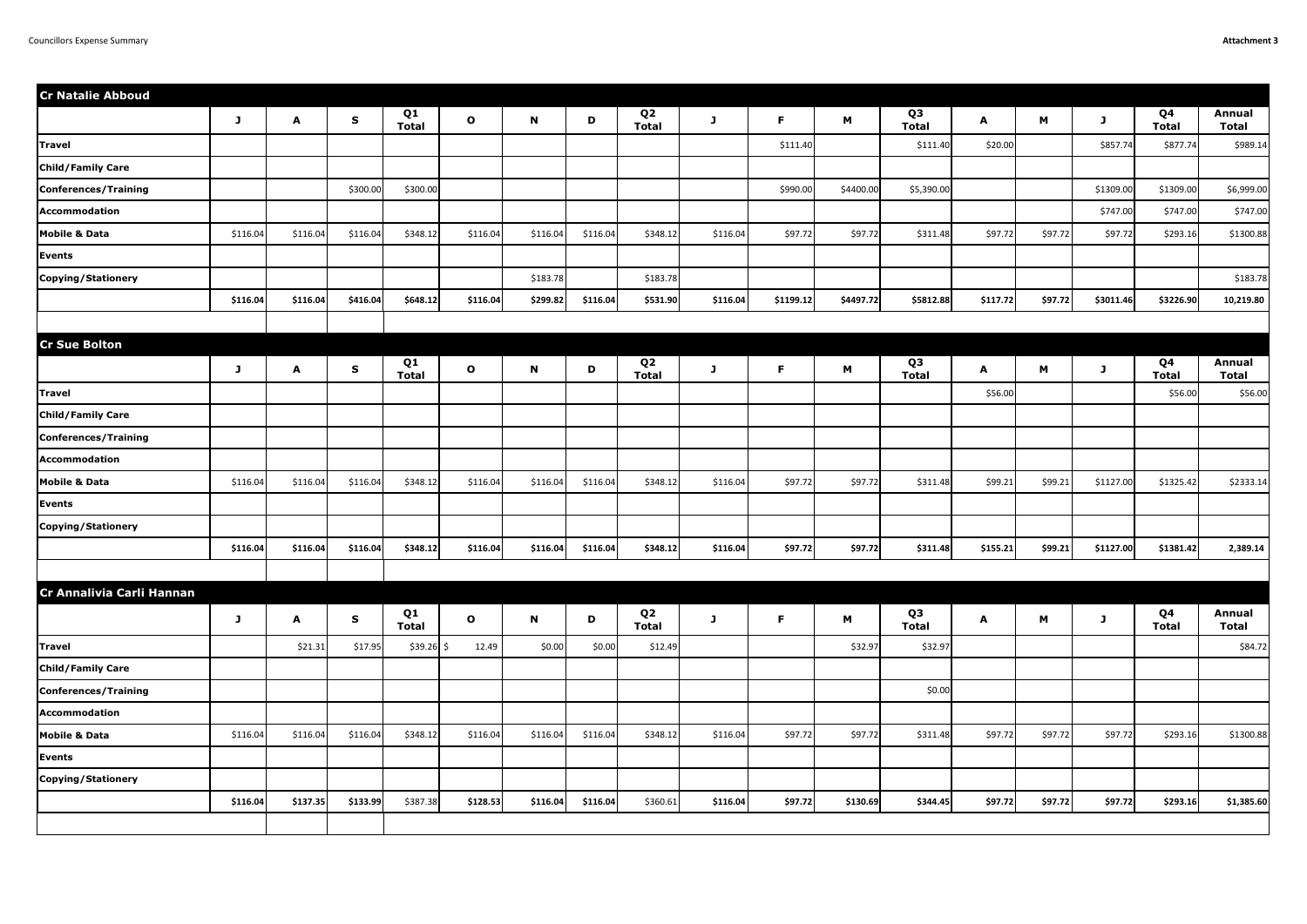| <b>Cr Helen Davidson</b> |          |          |             |                    |              |          |          |                                |          |          |         |                                |         |         |           |                                |                               |
|--------------------------|----------|----------|-------------|--------------------|--------------|----------|----------|--------------------------------|----------|----------|---------|--------------------------------|---------|---------|-----------|--------------------------------|-------------------------------|
|                          | J        | A        | S           | Q1<br><b>Total</b> | $\mathbf{o}$ | N        | D        | Q <sub>2</sub><br><b>Total</b> | J        | F.       | M       | Q <sub>3</sub><br><b>Total</b> | A       | M       | J         | Q4<br><b>Total</b>             | <b>Annual</b><br><b>Total</b> |
| <b>Travel</b>            |          |          |             |                    |              |          |          |                                |          |          |         |                                |         |         |           |                                |                               |
| <b>Child/Family Care</b> |          |          |             |                    |              |          |          |                                |          |          |         |                                |         |         |           |                                |                               |
| Conferences/Training     |          |          |             |                    |              |          |          |                                |          |          |         |                                |         |         |           |                                |                               |
| Accommodation            |          |          |             |                    |              |          |          |                                |          |          |         |                                |         |         |           |                                |                               |
| <b>Mobile &amp; Data</b> | \$116.04 | \$116.04 | \$116.04    | \$348.12           | \$152.34     | \$116.04 | \$116.04 | \$384.42                       | \$116.04 | \$97.72  | \$97.72 | \$311.48                       | \$97.72 | \$97.72 | \$97.72   | \$293.16                       | \$1337.18                     |
| Events                   |          |          |             |                    |              |          |          |                                |          |          |         |                                |         |         |           |                                |                               |
| Copying/Stationery       |          |          |             |                    |              |          |          |                                |          |          |         |                                |         |         |           |                                |                               |
|                          | \$116.04 | \$116.04 | \$116.04    | \$348.12           | \$152.34     | \$116.04 | \$116.04 | \$384.42                       | \$116.04 | \$97.72  | \$97.72 | \$311.48                       | \$97.72 | \$97.72 | \$97.72   | \$293.16                       | 1,337.18                      |
|                          |          |          |             |                    |              |          |          |                                |          |          |         |                                |         |         |           |                                |                               |
| Cr Ali Irfanli           |          |          |             |                    |              |          |          |                                |          |          |         |                                |         |         |           |                                |                               |
|                          | J        | A        | $\mathbf S$ | Q1<br><b>Total</b> | $\mathbf{o}$ | N        | D        | Q <sub>2</sub><br><b>Total</b> | J        | F.       | M       | Q <sub>3</sub><br><b>Total</b> | A       | M       | J         | Q <sub>4</sub><br><b>Total</b> | <b>Annual</b><br><b>Total</b> |
| <b>Travel</b>            |          |          |             |                    |              |          |          |                                |          |          |         |                                |         |         | \$410.53  | \$410.53                       | \$410.53                      |
| <b>Child/Family Care</b> |          |          |             |                    |              |          |          |                                |          |          |         |                                |         |         |           |                                |                               |
| Conferences/Training     |          |          |             |                    |              |          |          |                                |          |          |         | \$0.00                         |         |         | \$1239.00 | \$1239.00                      | \$1,239.00                    |
| Accommodation            |          |          |             |                    |              |          |          |                                |          |          |         |                                |         |         | \$747.00  | \$747.00                       | \$747.00                      |
| <b>Mobile &amp; Data</b> | \$116.04 | \$116.04 | \$116.04    | \$348.12           | \$116.04     | \$116.04 | \$116.04 | \$348.12                       | \$116.04 | \$97.72  | \$97.72 | \$311.48                       | \$97.72 | \$97.72 | \$97.72   | \$293.16                       | \$1300.88                     |
| Events                   |          |          |             |                    |              |          |          |                                |          |          |         |                                |         |         |           |                                |                               |
| Copying/Stationery       |          |          |             |                    |              |          |          |                                |          |          |         |                                |         |         |           |                                |                               |
|                          | \$116.04 | \$116.04 | \$116.04    | \$348.12           | \$116.04     | \$116.04 | \$116.04 | \$348.12                       | \$116.04 | \$97.72  | \$97.72 | \$311.48                       | \$97.72 | \$97.72 | \$2494.25 | \$2689.69                      | \$3,697.41                    |
|                          |          |          |             |                    |              |          |          |                                |          |          |         |                                |         |         |           |                                |                               |
| <b>Cr John Kavanagh</b>  |          |          |             |                    |              |          |          |                                |          |          |         |                                |         |         |           |                                |                               |
|                          | J        | A        | $\mathbf S$ | Q1<br><b>Total</b> | $\mathbf{o}$ | N        | D        | Q <sub>2</sub><br><b>Total</b> | J        | F.       | M       | Q3<br><b>Total</b>             | A       | M       | J         | Q <sub>4</sub><br><b>Total</b> | <b>Annual</b><br><b>Total</b> |
| <b>Travel</b>            | \$92.29  | \$63.00  | \$37.69     | \$192.98           | \$159.17     |          |          | \$159.17                       |          | \$22.68  |         | \$22.68                        |         |         |           |                                | \$374.83                      |
| <b>Child/Family Care</b> |          |          |             |                    |              |          |          |                                |          |          |         |                                |         |         |           |                                |                               |
| Conferences/Training     |          |          |             |                    |              |          |          |                                |          |          |         |                                |         |         |           |                                |                               |
| Accommodation            |          |          |             |                    |              |          |          |                                |          |          |         |                                |         |         |           |                                |                               |
| <b>Mobile &amp; Data</b> | \$116.04 | \$116.04 | \$116.04    | \$348.12           | \$116.04     | \$116.04 | \$116.04 | \$348.12                       | \$116.04 | \$97.72  | \$97.72 | \$311.48                       | \$97.72 | \$97.72 | \$97.72   | \$293.16                       | \$1300.88                     |
| Events                   |          |          |             |                    |              |          |          |                                |          |          |         |                                |         |         |           |                                |                               |
| Copying/Stationery       |          |          |             |                    |              | \$27.30  |          | \$27.30                        |          |          |         |                                |         |         |           |                                | \$27.30                       |
|                          | \$208.33 | \$179.04 | \$153.73    | \$541.10           | \$275.21     | \$143.34 | \$116.04 | \$534.59                       | \$116.04 | \$120.40 | \$97.72 | \$334.16                       | \$97.72 | \$97.72 | \$97.72   | \$293.16                       | 1,703.01                      |
|                          |          |          |             |                    |              |          |          |                                |          |          |         |                                |         |         |           |                                |                               |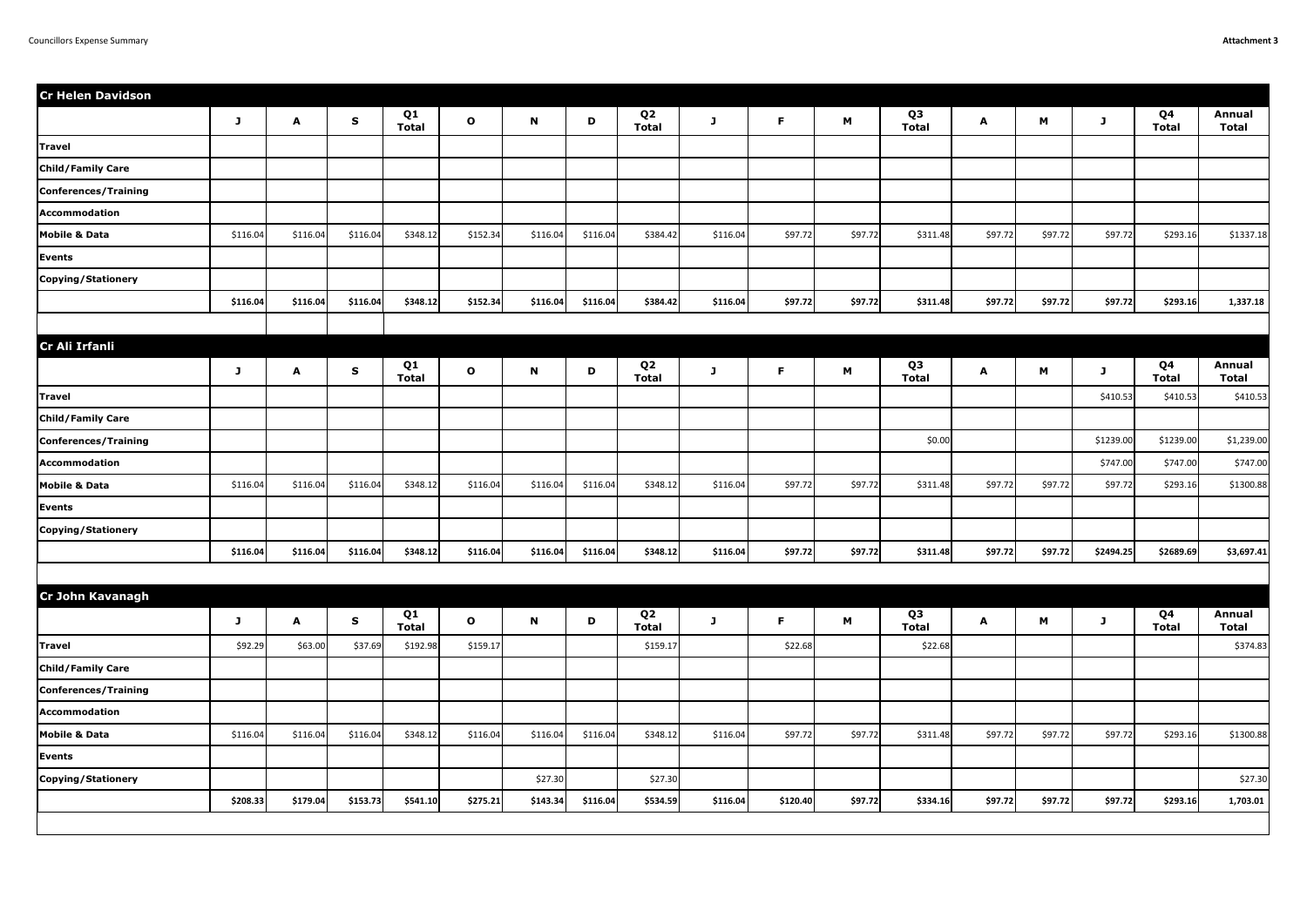| <b>Cr Dale Martin</b>    |          |          |             |                    |              |             |          |                                |          |         |           |                                |              |          |           |                    |                               |
|--------------------------|----------|----------|-------------|--------------------|--------------|-------------|----------|--------------------------------|----------|---------|-----------|--------------------------------|--------------|----------|-----------|--------------------|-------------------------------|
|                          | J        | A        | $\mathbf S$ | Q1<br><b>Total</b> | $\mathbf{o}$ | $\mathbf N$ | D        | Q <sub>2</sub><br><b>Total</b> | J        | F.      | M         | Q <sub>3</sub><br><b>Total</b> | $\mathbf{A}$ | M        | J         | Q4<br><b>Total</b> | <b>Annual</b><br><b>Total</b> |
| <b>Travel</b>            |          |          |             |                    |              |             |          |                                |          |         |           |                                |              |          |           |                    |                               |
| <b>Child/Family Care</b> |          |          |             |                    |              |             |          |                                |          |         |           |                                |              |          |           |                    |                               |
| Conferences/Training     |          |          |             |                    |              |             |          |                                |          |         |           | \$0.00                         |              |          |           |                    |                               |
| Accommodation            |          |          |             |                    |              |             |          |                                |          |         |           |                                |              |          |           |                    |                               |
| <b>Mobile &amp; Data</b> | \$116.04 | \$116.04 | \$116.04    | \$348.12           | \$116.04     | \$116.04    | \$116.04 | \$348.12                       | \$116.04 | \$97.72 | \$97.72   | \$311.48                       | \$97.72      | \$97.72  | \$97.72   | \$293.16           | \$1300.88                     |
| Events                   |          |          |             |                    |              |             |          |                                |          |         |           |                                |              |          |           |                    |                               |
| Copying/Stationery       |          |          |             |                    |              |             |          |                                |          |         |           |                                |              |          |           |                    |                               |
|                          | \$116.04 | \$116.04 | \$116.04    | \$348.12           | \$116.04     | \$116.04    | \$116.04 | \$348.12                       | \$116.04 | \$97.72 | \$97.72   | \$311.48                       | \$97.72      | \$97.72  | \$97.72   | \$293.16           | \$1,300.88                    |
|                          |          |          |             |                    |              |             |          |                                |          |         |           |                                |              |          |           |                    |                               |
| <b>Cr Jess Dorney</b>    |          |          |             |                    |              |             |          |                                |          |         |           |                                |              |          |           |                    |                               |
|                          | J        | A        | $\mathbf S$ | Q1<br><b>Total</b> | $\mathbf{o}$ | $\mathbf N$ | D        | Q <sub>2</sub><br><b>Total</b> | J        | F.      | M         | Q <sub>3</sub><br><b>Total</b> | A            | M        | J         | Q4<br><b>Total</b> | <b>Annual</b><br><b>Total</b> |
| <b>Travel</b>            |          |          |             |                    | \$380.19     |             |          | \$380.19                       |          |         | \$50.00   | \$50.00                        | \$60.00      | \$20.00  | \$430.53  | \$510.53           | \$940.72                      |
| <b>Child/Family Care</b> |          |          |             |                    |              |             |          |                                |          |         |           |                                |              |          |           |                    |                               |
| Conferences/Training     | \$242.00 |          | \$300.00    | \$542.00           | \$1069.80    |             |          | \$1069.80                      | \$595.00 |         |           | \$595.00                       | \$7930.00    | \$660.00 | \$1309.00 | \$9899.00          | \$12,105.80                   |
| Accommodation            |          |          |             |                    |              |             |          |                                |          |         |           |                                |              |          | \$747.00  | \$747.00           | \$747.00                      |
| <b>Mobile &amp; Data</b> | \$200.64 | \$116.04 | \$116.04    | \$432.72           | \$116.04     | \$116.04    | \$116.04 | \$348.12                       | \$116.04 | \$97.72 | \$97.72   | \$311.48                       | \$97.72      | \$97.72  | \$97.72   | \$293.16           | \$1385.48                     |
| Events                   |          |          |             |                    |              |             |          |                                |          |         |           |                                |              |          |           |                    |                               |
| Copying/Stationery       |          |          |             |                    |              |             |          |                                |          |         |           |                                |              |          |           |                    |                               |
|                          | \$442.64 | \$116.04 | \$416.04    | \$974.72           | \$1566.03    | \$116.04    | \$116.04 | \$1798.11                      | \$711.04 | \$97.72 | \$147.72  | \$956.48                       | \$8087.72    | \$777.72 | \$2584.25 | \$11449.69         | \$15,179.00                   |
|                          |          |          |             |                    |              |             |          |                                |          |         |           |                                |              |          |           |                    |                               |
| <b>Cr Mark Riley</b>     |          |          |             |                    |              |             |          |                                |          |         |           |                                |              |          |           |                    |                               |
|                          | J        | A        | $\mathbf S$ | Q1<br><b>Total</b> | $\mathbf{o}$ | $\mathbf N$ | D        | Q <sub>2</sub><br><b>Total</b> | J        | F.      | M         | Q3<br><b>Total</b>             | $\mathbf{A}$ | M        | J         | Q4<br><b>Total</b> | <b>Annual</b><br><b>Total</b> |
| <b>Travel</b>            |          |          |             |                    |              |             |          |                                |          |         |           |                                |              |          | \$1849.39 | \$1849.39          | \$1849.39                     |
| <b>Child/Family Care</b> |          |          |             |                    |              |             |          |                                |          |         |           |                                |              |          |           |                    |                               |
| Conferences/Training     |          |          |             |                    |              |             |          |                                |          |         | \$1428.90 | \$1428.90                      |              |          |           |                    | \$1428.90                     |
| Accommodation            |          |          |             |                    |              |             |          |                                |          |         |           |                                |              |          |           |                    |                               |
| <b>Mobile &amp; Data</b> | \$116.04 | \$116.04 | \$116.04    | \$348.12           | \$116.04     | \$116.04    | \$116.04 | \$348.12                       | \$116.04 | \$97.72 | \$97.72   | \$311.48                       | \$97.72      | \$97.72  | \$97.72   | \$293.16           | \$1300.88                     |
| Events                   |          |          |             |                    | \$660.00     |             |          | \$660.00                       |          |         |           |                                |              |          |           |                    | \$660.00                      |
| Copying/Stationery       |          |          |             |                    |              | \$27.30     |          | \$27.30                        |          |         |           |                                |              |          |           |                    | \$27.30                       |
|                          | \$116.04 | \$116.04 | \$116.04    | \$348.12           | \$776.04     | \$143.34    | \$116.04 | \$1035.42                      | \$116.04 | \$97.72 | \$1526.62 | \$1740.38                      | \$97.72      | \$97.72  | \$1947.11 | \$2142.55          | 5,266.47                      |
|                          |          |          |             |                    |              |             |          |                                |          |         |           |                                |              |          |           |                    |                               |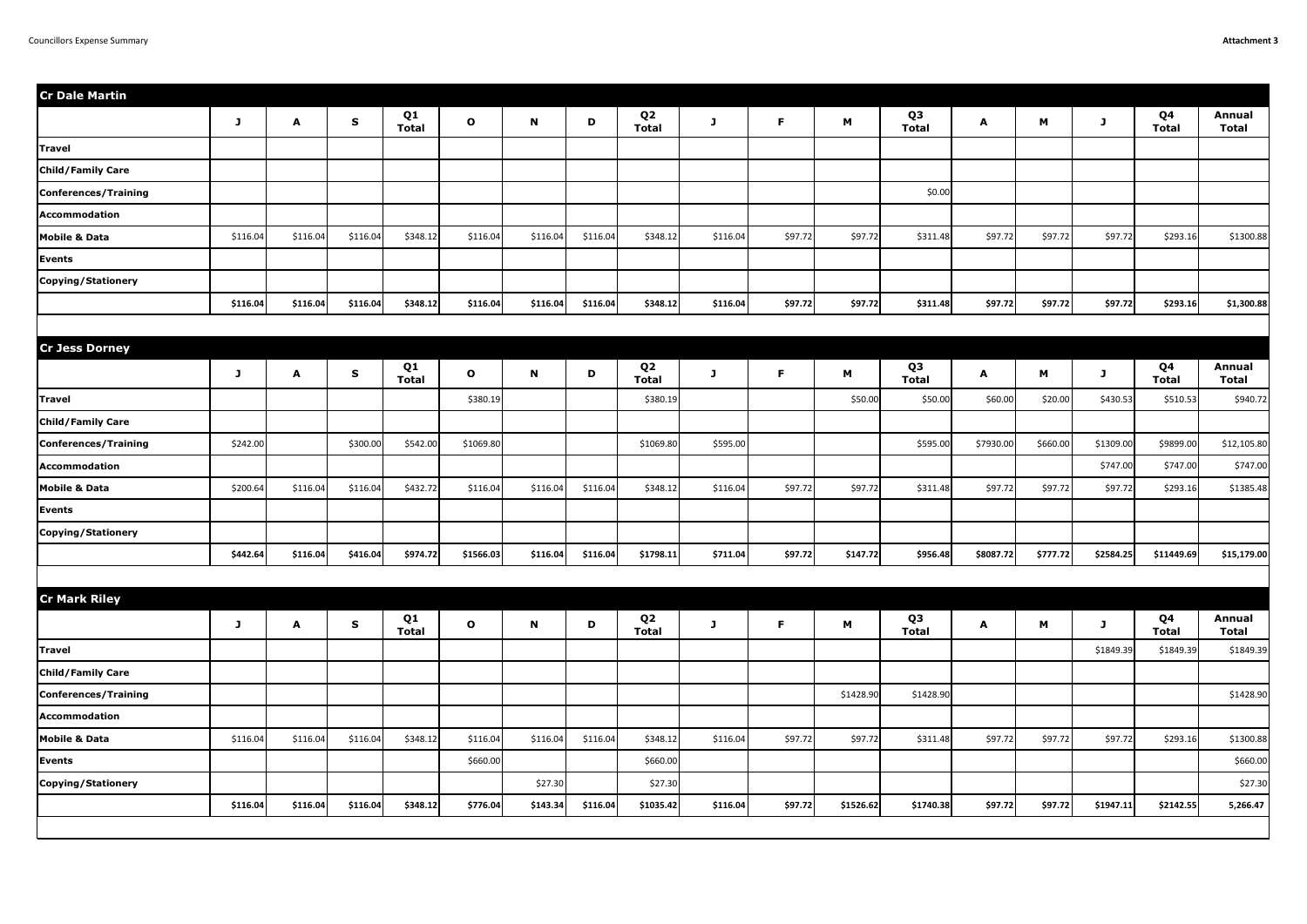| <b>Cr Lambros Tapinos</b> |          |          |             |                    |              |             |          |                                |          |          |          |                                |          |         |         |                    |                        |
|---------------------------|----------|----------|-------------|--------------------|--------------|-------------|----------|--------------------------------|----------|----------|----------|--------------------------------|----------|---------|---------|--------------------|------------------------|
|                           |          | A        | $\mathbf S$ | Q1<br><b>Total</b> | $\mathbf{o}$ | $\mathbf N$ | D        | Q <sub>2</sub><br><b>Total</b> |          | E        | M        | Q <sub>3</sub><br><b>Total</b> | A        | M       |         | Q4<br><b>Total</b> | Annual<br><b>Total</b> |
| <b>Travel</b>             | \$51.68  | \$63.57  | \$72.51     | \$187.76           | \$39.76      |             | \$40.84  | \$80.60                        | \$8.78   | \$48.51  | \$9.48   | \$66.77                        | \$76.59  |         |         | \$76.59            | \$411.72               |
| <b>Child/Family Care</b>  |          |          |             |                    |              |             |          |                                |          |          |          |                                |          |         |         |                    |                        |
| Conferences/Training      |          |          |             |                    |              |             |          |                                |          |          |          |                                |          |         |         |                    |                        |
| Accommodation             |          |          |             |                    |              |             |          |                                |          |          |          |                                |          |         |         |                    |                        |
| <b>Mobile &amp; Data</b>  | \$116.04 | \$116.04 | \$116.04    | \$348.12           | \$116.04     | \$116.04    | \$116.04 | \$348.12                       | \$116.04 | \$97.72  | \$97.72  | \$311.48                       | \$97.72  | \$97.72 | \$97.72 | \$293.16           | \$1300.88              |
| Events                    |          |          |             |                    | \$195.00     |             |          | \$195.00                       |          |          |          |                                |          |         |         |                    | \$195.00               |
| Copying/Stationery        |          |          |             |                    |              |             |          |                                |          |          |          |                                |          |         |         |                    |                        |
|                           | \$167.72 | \$179.61 | \$188.55    | \$535.88           | \$350.80     | \$116.04    | \$156.88 | \$623.72                       | \$124.82 | \$146.23 | \$107.20 | \$378.25                       | \$174.31 | \$97.72 | \$97.72 | \$369.75           | 1,907.60               |
|                           |          |          |             |                    |              |             |          |                                |          |          |          |                                |          |         |         |                    |                        |